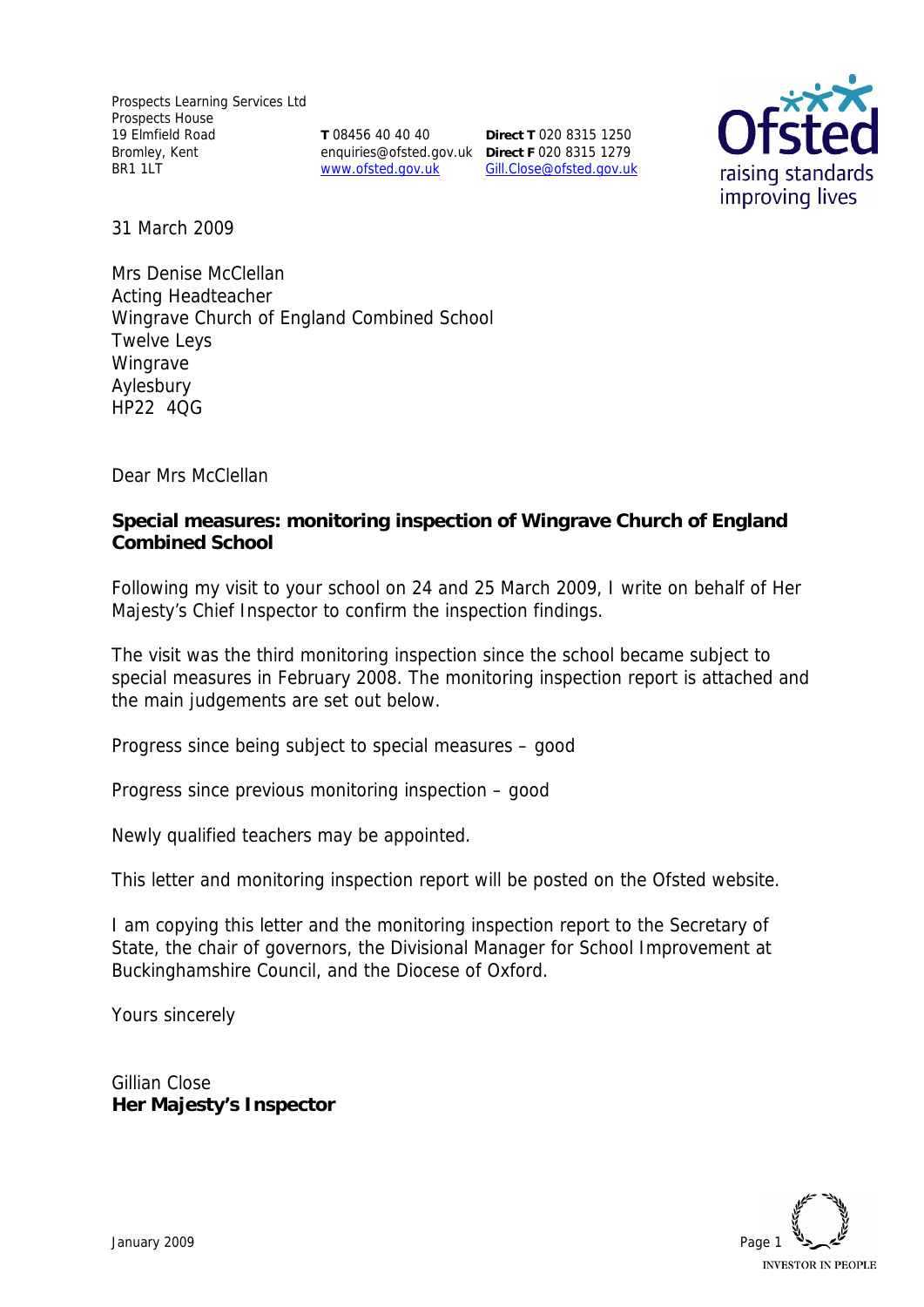

**Special measures: monitoring of Wingrave Church of England Combined School**

**Report from the third monitoring inspection on 24 and 25 March 2009**

### **Evidence**

The inspector observed the school's work; scrutinised documents; and spoke to the acting headteacher, the substantive headteacher appointed to take up post in April, groups of pupils, parents, the chair and vice-chair of governors, a representative from the local authority, and teachers.

### **Context**

The acting headteacher is due to leave the school at the end of this term, following which the substantive headteacher will take up her post.

#### **Achievement and standards**

Since the last visit, pupils have made improved progress and are closer to meeting their targets. Their standards are rising. The deficit is being made up by a careful focus on individual Year 5 children who had made slow progress in previous years. High-attaining pupils are making greater progress but some could do even better. The school's data show that pupils in Key Stage 1 are on track to meet suitably challenging targets. This represents an improvement, with Year 2 pupils having caught up with the shortfall in Year 1.

Progress since the last visit on the areas for improvement:

 raise standards and increase the progress made in lessons, especially in Years 3 to 6 – good

#### **Personal development and well-being**

Pupils enjoy lessons but would like some more interactive activities. They are well behaved, work hard and get on well with each other. During lunchtime they would welcome more activities and play equipment. They say they want more opportunity to take responsibility and contribute to making decisions, such as through the school council.

# **Quality of provision**

Teaching and learning are improving. More lessons include different work that meets the needs of each group within the class. This is helping pupils to make better progress in lessons, although the highest attainers are sometimes not challenged enough. In English and mathematics, teachers' plans match each group's work to appropriate levels within the National Curriculum. Lessons are characterised by very good relations between staff and pupils. Staff know the pupils well. They plan

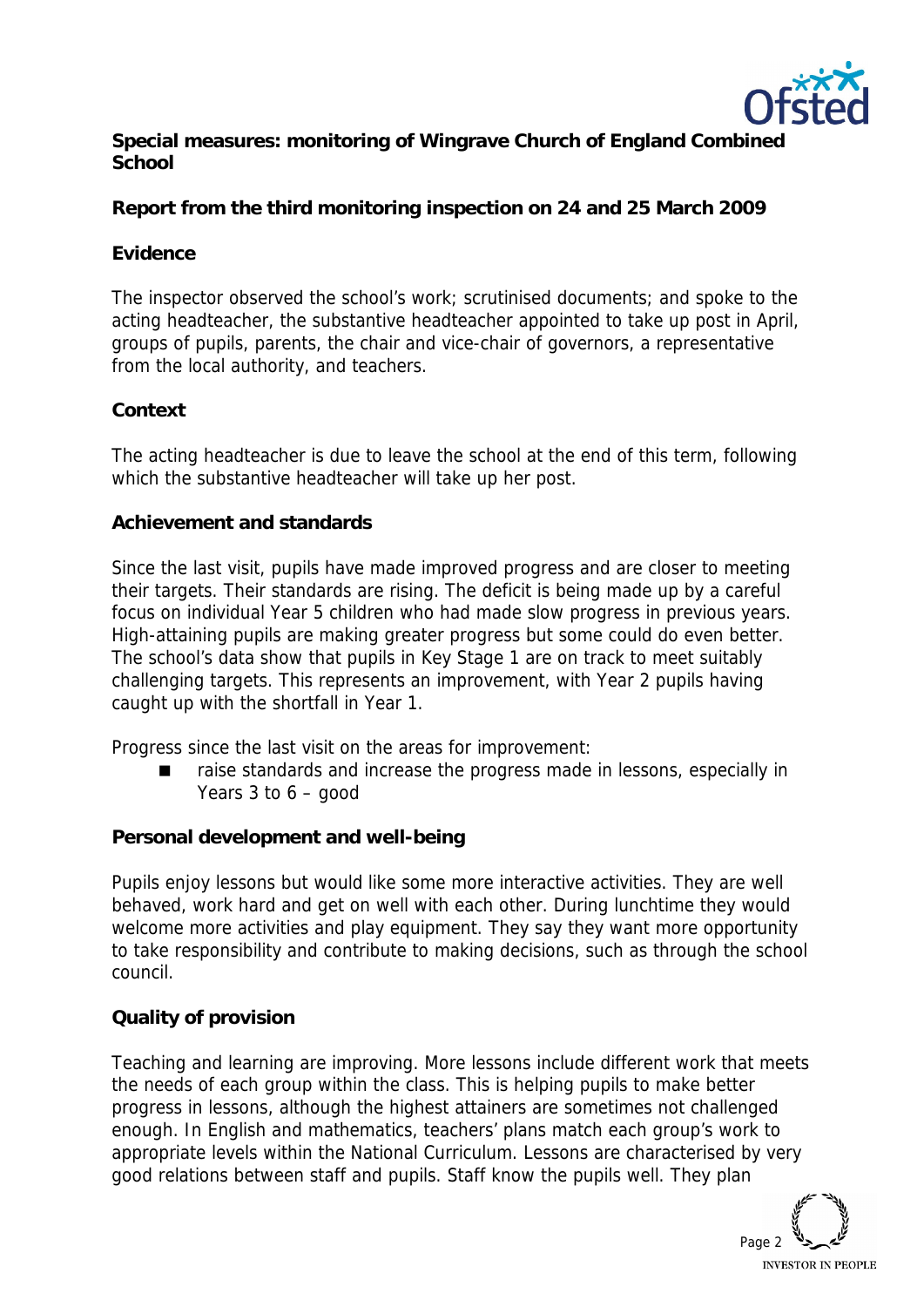

appropriate interventions for those who need extra help or challenge. However, they have not always evaluated in sufficient detail how effective the interventions have been, to identify the factors that have led to improvement and others that might be improved upon. This term, support staff have been more effectively deployed to meet needs. Joint working between teachers and support staff is reflected in improved planning and assessment. Staff have correctly identified a need for more integrated work to share and build on the good practice that is developing.

There is increased use of practical science lessons focused on scientific enquiry, following training from the local authority. Teachers are also improving pupils' skills in using and applying mathematics. They are selecting some good activities that encourage pupils to think, although sometimes they are not delivered effectively enough to provide the intended challenge or to match the aims of the lesson. Displays are more vibrant and interactive, although they do not consistently engage pupils in work across the core subjects.

Marking has improved, with good practice seen, although there remain inconsistencies. A particular strength is the use of 'green pen' work where pupils respond to the tasks or corrections that teachers set and teachers then check this. Self-assessment has also improved, and is developing in different ways across the school. It is most successful where pupils have specific criteria against which to assess their work. Pupils enjoy making self-assessments and see them as helpful in letting their teachers know where they might be stuck, but sometimes they make assessments without clear enough success criteria. Self-assessment is generally focused on the learning within a single lesson. There is room for pupils to take more responsibility for their learning in assessing their progress more broadly against the National Curriculum.

Parents find the personal and class targets in English and mathematics helpful and pupils like them, although they do not always remember their class targets. Teachers assess when targets have been met, and pupils are increasingly involved in noting where they have shown evidence of meeting a target within the subject or in other subjects, such as religious education (RE). Targets have become more applicable across the whole of the subject so evidence can be provided in more lessons. Nevertheless, some pupils have stayed with the same target for a long time. There is no central record of progress through targets and some variation in the style of target. Science assessments have been introduced and more training on them is planned, but pupils do not have targets in science. No ongoing assessment is made of pupils' levels in information and communication technology (ICT).

Pupils know the National Curriculum level they are working at but are not clear about all they need to do to get to the next level. Tracking sets targets for progress through an appropriate number of levels in English and mathematics. Teachers are improving at judging levels and interpreting progress, although this is conveyed to parents in different formats for different classes. Pupil-progress meetings have helped teachers to judge progress since the previous term and to identify where

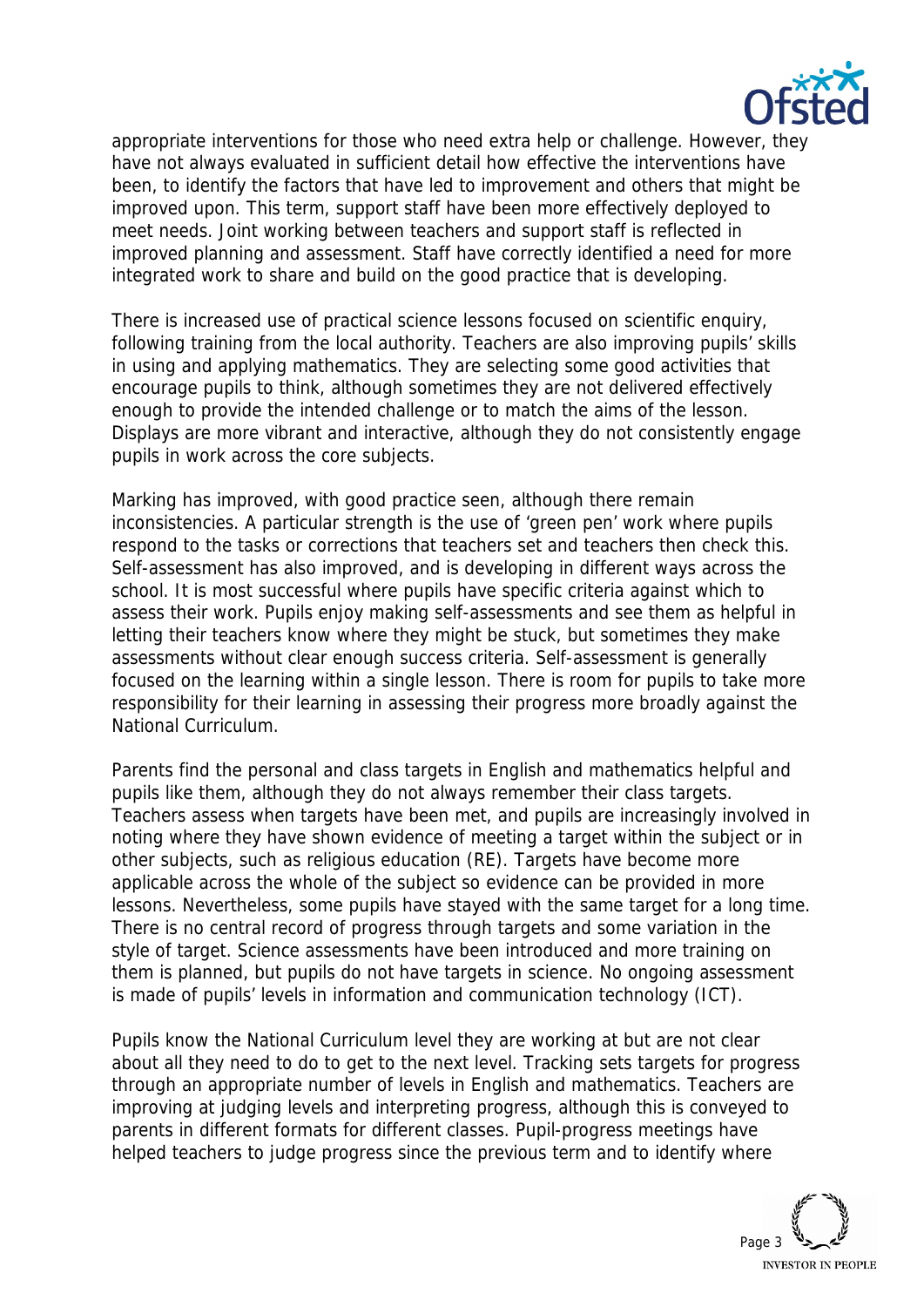

intervention is needed or no longer required. The meetings focus on English and mathematics and do not include science.

Teachers have benefited from the feedback from a number of lesson observations. This has not only improved teaching quality, but has also enhanced teachers' evaluation of their own lessons. Their ability to identify how to improve augurs well for continued improvement.

Progress since the last visit on the areas for improvement:

- ensure that teachers set suitably challenging tasks matched to pupils' needs – good
- use information on pupils' academic progress more effectively to improve teaching, particularly in Years 3 to 6 – good

**Leadership and management**

Since the last visit, governors have collected more first-hand evidence, which they have used effectively to contribute to their careful monitoring of progress on each element within the school's action plan. They have participated with the acting headteacher and local authority in this evaluation.

The English and mathematics coordinators have developed a more strategic role in leading their subjects. Through their monitoring, they have built up a fuller understanding of the strengths and areas for development. This has helped them to identify how to improve provision, and to recognise the need for greater consistency, such as in tracking the improvements in teaching. Input from the local authority, including joint lesson observations, has contributed to improved coordination of science. There are also developments in the management of ICT and RE, but fewer in other subjects.

The acting headteacher has provided excellent leadership and management over the last year. She has enabled the middle managers and staff to increase their capacity and become more effective. In this way, and through putting effective systems in place, she has established secure foundations for the transition to the leadership of the substantive headteacher. The staff have worked together well and put real energy and dedication into successfully improving the school.

Progress since the last visit on the areas for improvement:

 ensure that leaders and managers at all levels are aware of and carry out their roles and responsibilities, particularly in raising standards, effectively – good

# **External support**

Since the last visit, the local authority has worked well with the acting headteacher to plan the support for this term to target it where needed. It has been clearly quantified with intended outcomes, which has helped the acting headteacher and